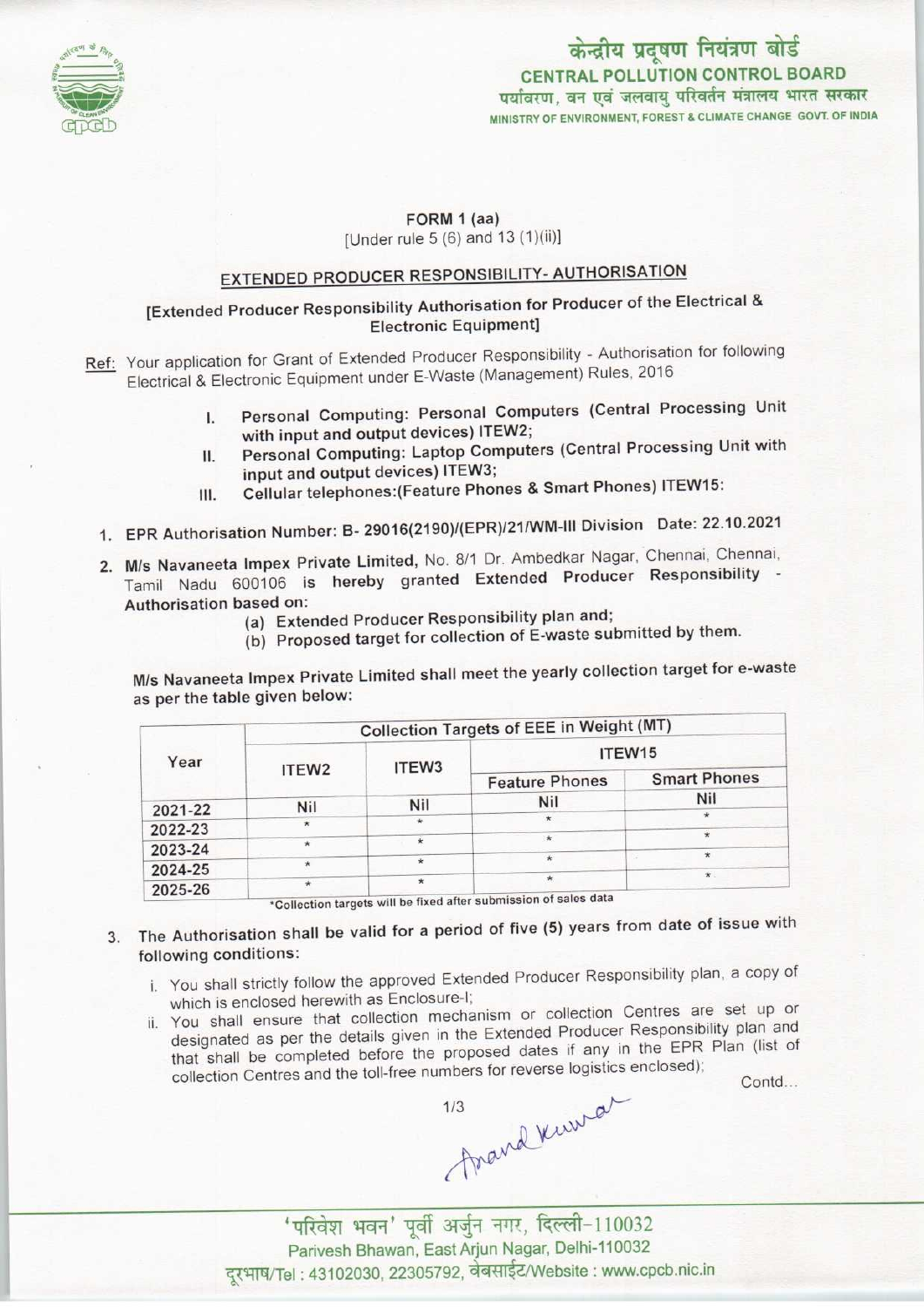

From pre page...

- ising that all that all that all the channelized to your dismantler/recycler You shall ensure that all the collected e-waste is channelized to your distribution of the N-30, LIPSIDC, Industrial Area, Sikandrabad M/s Greenzon Recycling Pvt. Ltd R-30, UPSIDC Industrial Area, Sikandrabad, Bulandshar and record shall be maintained at dismantler/recycler and at your end.
- iv. You shall maintain records, in Form-2 of these Rules, of e-waste and make such records available for scrutiny by Central Pollution Control Board; records available for scrutiny by Central Pollution Control Doard,
- You shall file annual returns in Form-3 to the Genear Following the financial year to which that returns relates. before 30th day of June following the financial year to which that returns relates.<br>vi. General Terms & Conditions of the Authorisation:

- a. The authorisation shall comply with provisions of the Environment (Protection) Act, a. The authorisation shall comply with provisions of the Enterpretation;<br>1986 and the E-waste (Management) Rules, 2016 made there under;<br>the request of
- b. The authorisation or its renewal shall be produced for inspection at the request of an officer authorised by the Central Pollution Control Board;
- b. The authorisation or its renewal shall be produced for the control.<br>An officer authorised by the Central Pollution Control Board;<br>the approved Extended Producer Responsibility plan should be Any change in the approved Extended Producer Responsibility production shall
- informed to Central Pollution Control Board within 15 days on which sixty days;<br>be communicated by Central Pollution Control Board within sixty days; d. It is the duty of the authorised person to take prior permission of the Central<br>Pollution Control Board to close down any collection centre/points or any other
- facility which are part of the EPR plan; e. An application for the renewal of authorisation shall be made as laid down in sub-
- rule (vi) of rule of 13(1) the E- Waste (Management) Rules, 2016; f. The Board reserves right to cancel/amend/revoke the authorisation at any time as
- per the policy of the Board or Government.

### vii. Additional Conditions: -

- a) That the applicant will submit annual sales data along with annual returns;
- a) That the applicant will submit annual sales data along will almuda returns, That the applicant has to ensure that the addresses of collection points centres
- them in their EPR Plan are correct and traceable and the collection points/centres<br>are functional;<br>c) That the applicant will submit revised application for grant of EPR Authorisation in
- case of applicant adding/changing PRO or changing its EPR Plan;

Contd...

 $2/3$ 

Frand Kurnar